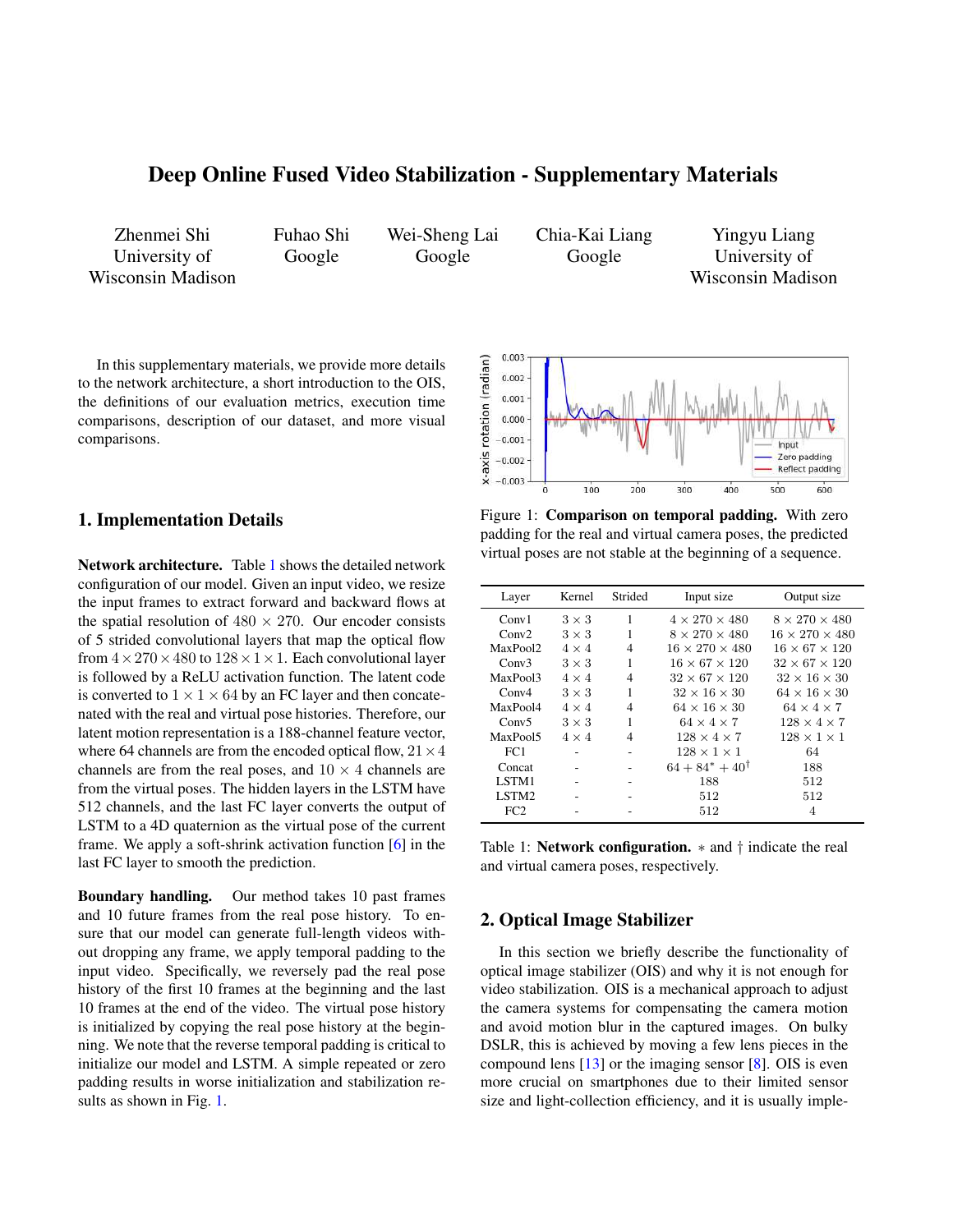<span id="page-1-2"></span><span id="page-1-0"></span>

Figure 2: Grid-based frame warping. Left: the input frame with a regular 12x12 grid. Right: the warped frame with a virtual camera pose. The red bounding box shows the output frame after cropping. Note the rolling shutter distortion is also corrected (curved lines are straightened).

mented by moving the whole lens module [\[1\]](#page-2-3). Almost all premium or high-tier smartphones equip their cameras with OIS since 2016.

To detect and compensate the motion during the exposure, OIS systems typically rely on high-frequency and precise inertial measurement sensors (up to a few thousand Hz) to provide the motion signal and place the closed-loop control circuit near the moving hardware components to minimize the latency. While the real-time compensation can eliminate much motion blur, OIS has its own limitations. First, OIS usually has a limited working range (only 1-2 degrees for the smartphones) before it reaches the physical limitation (the cage housing the camera module). Moreover, when the optical elements shifts too far from the ideal position, the resulting image can suffer from other artifacts such as vignetting or inaccurate focusing. Finally, the OIS in smartphones can create some wobbling artifacts to the video because it usually uses translation to approximate the rotational model [\[9\]](#page-2-4).

Due to these limitations, digital processing is still required to handle large motions encountered in video recording. As some parts of the camera motion is compensated by OIS, the remaining motions in the videos can not be solely represented by the gyroscope signal. Therefore, the impact of the OIS must be taken into account in the camera model [\[9,](#page-2-4) [11\]](#page-2-5). Our solution takes the OIS motion into account, and the dataset will come with the codes to model the motions introduced by OIS.

# 3. Grid-based Frame Warping

We use a grid-based warping similar to Karpenko et al. [\[7\]](#page-2-6) to jointly stabilize video frames and remove the rolling shutter distortion. For each frame, we record the timestamp at the start of frame exposure  $t_f$ , length of rolling shutter  $l_{rs}$ , exposure duration  $l_{exp}$ , and other frame metadata (e.g., focal length, sensor size). We divide a frame into  $M$  columns and  $S$  horizontal stripes, where each stripe has its unique timestamp (see Fig. [2\)](#page-1-0). By warping all stripes to a virtual camera pose  $P_v$ , rolling shutter distortion is corrected. Specifically, the warping grid is generated as

$$
x_v(i,j) = K_v R_v R_r^{-1}(t_i) K_r^{-1}(t_i) x_r(i,j), \qquad (1)
$$

where  $t_i = t_f + l_{exp}/2 + l_{rs}/S * i$  is the stripe timestamp at row *i.*  $x_r(i, j)$  is the 2D location on row *i* and column *j*. We set the mesh dimension to  $12 \times 12$  in all the experiments.

#### 4. Evaluation Metrics

We adopt the following metrics to evaluate the quality of stabilized videos. Note that the FOV ratio<sup>[1](#page-1-1)</sup>, stability, and distortion are commonly used metrics in prior works [\[2,](#page-2-7) [10,](#page-2-8) [14,](#page-2-9) [15\]](#page-2-10), while the correlation is used to measure the local distortion. For all of them, a higher value indicates a better quality.

FOV ratio: We first fit a homography between the input and stabilized frames. The FOV ratio is defined as the minimal scale components of the homography across the entire video. We note that while Choi et al. [\[2\]](#page-2-7) generate full-frame stabilization results, their FOV ratios calculated from this metric are usually smaller than 1.0 due to the homography fitting (where the average is 0.917 in our test set). As Choi et al. [\[2\]](#page-2-7) do not apply any cropping to their results, we set their FOV ratio to 1 in Table 1 of the main manuscript for fair comparisons.

Stability: We first compute the frame-to-frame homography transformation on the stabilized video. Then, we extract the translation magnitudes and rotation angles from the homography of each frame to generate two 1D profiles. We compute the ratio between the sum of low-frequency components ( $2<sup>nd</sup>$  to  $6<sup>th</sup>$ ) and the total energy in the FFT domain. The stability score of a video is the average of the two ratios from translation and rotation. The intuition here is that a video is more stable if more energy is contained in the low-frequency components of the motion profile.

Distortion: We fit a homography between the input and stabilized frames and then measure the ratio of the two largest eigenvalues of the affine part from the homography. The minimal ratio from all the frames is chosen as the distortion score of a video.

Correlation: The distortion score measures global geometry distortion but cannot reflect local distortion or visual artifacts. Therefore, we measure the local distortion using a tile-based correlation. Specifically, we first align the input frame to the stabilized frame using a homography transform. To avoid any undefined regions, we experimentally choose a inner region (0.1 crop on each side) and split into a  $6 \times 6$  tile on each frame. We measure the average correlation score of the entire video.

<span id="page-1-1"></span><sup>&</sup>lt;sup>1</sup>This metric is named as "cropping ratio" in  $[2, 10, 14, 15]$  $[2, 10, 14, 15]$  $[2, 10, 14, 15]$  $[2, 10, 14, 15]$  $[2, 10, 14, 15]$  $[2, 10, 14, 15]$  $[2, 10, 14, 15]$ . However, the definition is counterintuitive, where a large ratio refers to less crop. Therefore, we rename it to "FOV ratio" in this work.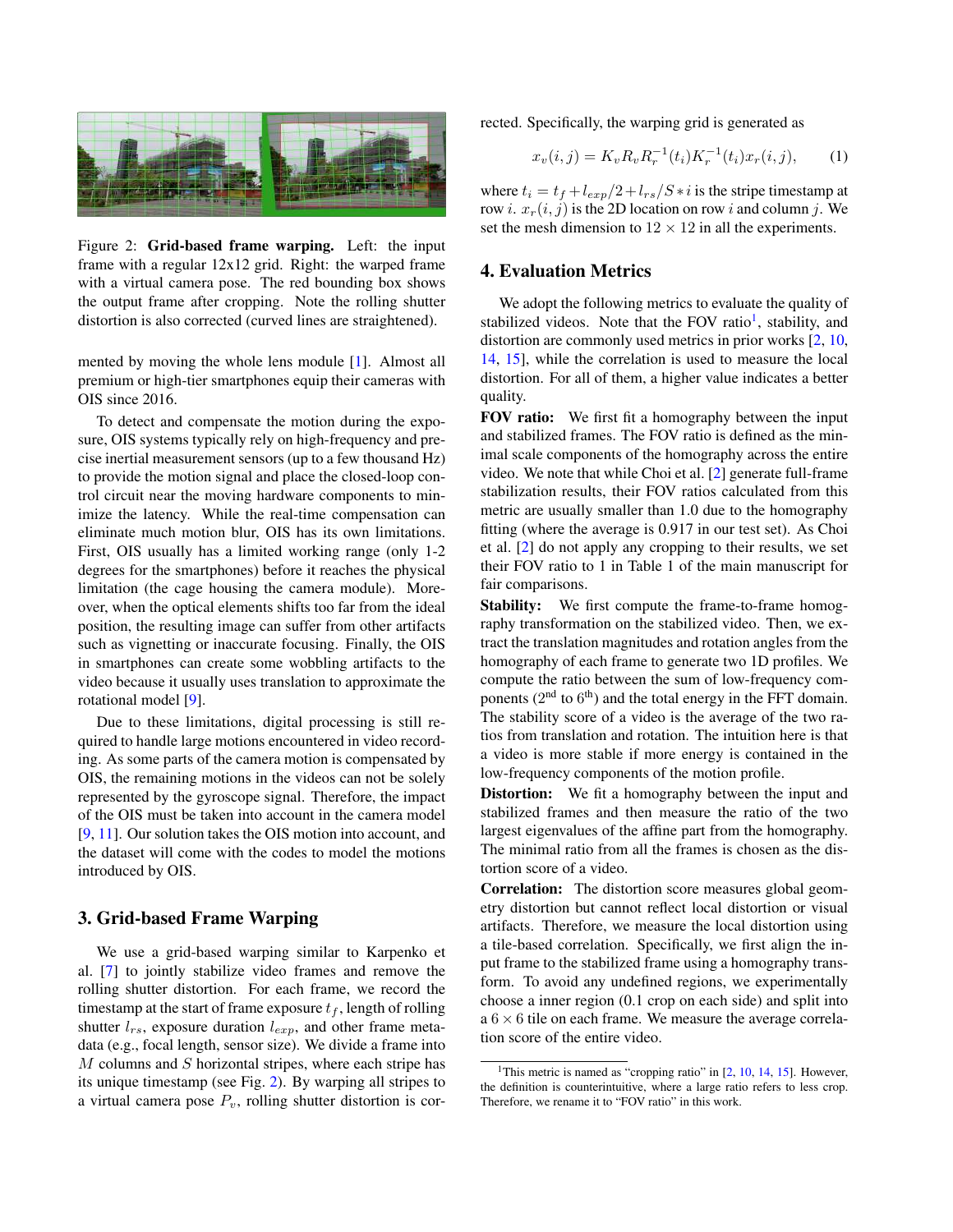<span id="page-2-18"></span><span id="page-2-14"></span>Table 2: Execution time. We test each method on a video with resolution  $1920 \times 1080$  and average the execution time for 500 frames.

| Method               | <b>CPU/GPU</b> | Second per frame |
|----------------------|----------------|------------------|
| Grundmann et al. [3] | <b>CPU</b>     | 0.541            |
| Wang et al. $[12]$   | GPU            | 0.576            |
| PWStableNet [16]     | GPU            | 0.108            |
| Yu et al. $[15]$     | GPU            | 2.967            |
| Choi et al. [2]      | GPU            | 6.505            |
| Ours                 | $CPU + GPU$    | 0.287            |

<span id="page-2-15"></span>Table 3: Timing breakdown of our method.

| Stage        | CPU/GPU | Second per frame | Percentage |
|--------------|---------|------------------|------------|
| Optical flow | GPU     | 0.134            | 46.7\%     |
| <b>DNN</b>   | GPU     | 0.023            | $8.0\%$    |
| Warping      | CPU     | 0.130            | 45.3%      |

# 5. Execution Time

We evaluate the execution time of the proposed method and state-of-the-art approaches [\[2,](#page-2-7) [3,](#page-2-11) [12,](#page-2-12) [15,](#page-2-10) [16\]](#page-2-13) on a machine with Intel Xeno CPU and Tesla T4 GPU. We test on a video with  $1920 \times 1080$  resolution and calculate the average execution time of 500 frames in Table [2.](#page-2-14) We also provide a breakdown of our method in Table [3.](#page-2-15) Note that our core algorithm (the DNN part) is very efficient and only takes 8% of the execution time. The speed of optical flow estimation can be further improved by adopting efficient flow models [\[4,](#page-2-16) [5\]](#page-2-17). Our grid warping is based on a CPU implementation and can be sped-up with GPU optimization. In addition, the computational cost of optical flow estimation and grid warping can also be shared and hidden in the video processing pipelines, e.g., video recording on smartphones.

### 6. Video+Sensor Dataset

We collect 50 videos with Google Pixel 4 along with the gyroscope and the OIS readings. The snapshots of these videos are shown in Fig. [3](#page-3-0) and [4](#page-3-1) with tags on its scene and motion properties. We cover several different motions: static, panning at different speed, tracking subjects, running, circling around the subject, and riding on the vehicle. The scenes include all lighting conditions from bright daylight to low-light at night. The subjects include static objects at various depths, moving/deforming humans and high-speed vehicles.

## 7. Visual Comparisons and Video Results

We provide more visual comparisons with state-of-thearts [\[2,](#page-2-7) [3,](#page-2-11) [12,](#page-2-12) [15,](#page-2-10) [16\]](#page-2-13) in Fig. [5,](#page-4-0) [6,](#page-5-0) [7,](#page-6-0) [8,](#page-7-0) and [9.](#page-8-0) We also provide a demo video that include the full video results and the ablation study.

### References

- <span id="page-2-3"></span>[1] Yu-Han Chen. Image stabilizer and image capturing device. US Patent 9,046,736, 2015. [2](#page-1-2)
- <span id="page-2-7"></span>[2] Jinsoo Choi and In So Kweon. Deep iterative frame interpolation for full-frame video stabilization. *ACM TOG*, 39(1):1– 9, 2020. [2,](#page-1-2) [3,](#page-2-18) [9](#page-8-1)
- <span id="page-2-11"></span>[3] Matthias Grundmann, Vivek Kwatra, and Irfan Essa. Autodirected video stabilization with robust l1 optimal camera paths. In *CVPR*, 2011. [3,](#page-2-18) [5](#page-4-1)
- <span id="page-2-16"></span>[4] Tak-Wai Hui, Xiaoou Tang, and Chen Change Loy. Liteflownet: A lightweight convolutional neural network for optical flow estimation. In *CVPR*, 2018. [3](#page-2-18)
- <span id="page-2-17"></span>[5] Tak-Wai Hui, Xiaoou Tang, and Chen Change Loy. A lightweight optical flow cnn-revisiting data fidelity and regularization. *arXiv:1903.07414*, 2019. [3](#page-2-18)
- <span id="page-2-0"></span>[6] Kenzo Isogawa, Takashi Ida, Taichiro Shiodera, and Tomoyuki Takeguchi. Deep shrinkage convolutional neural network for adaptive noise reduction. *IEEE Signal Processing Letters*, 25(2):224–228, 2017. [1](#page-0-2)
- <span id="page-2-6"></span>[7] Alexandre Karpenko, David Jacobs, Jongmin Baek, and Marc Levoy. Digital video stabilization and rolling shutter correction using gyroscopes. *Stanford University Computer Science Tech Report*, 1:2, 2011. [2](#page-1-2)
- <span id="page-2-2"></span>[8] Sumio Kawai and Takashi Okamura. Drive device and image stabilizer. US Patent 7,973,822, 2011. [1](#page-0-2)
- <span id="page-2-4"></span>[9] Chia-Kai Liang and Fuhao Shih. Fused video stabilization on the Pixel 2 and Pixel 2 XL. [https://ai.googleblog.com/2017/11/](https://ai.googleblog.com/2017/11/fused-video-stabilization-on-pixel-2.html) [fused-video-stabilization-on-pixel-2.](https://ai.googleblog.com/2017/11/fused-video-stabilization-on-pixel-2.html) [html](https://ai.googleblog.com/2017/11/fused-video-stabilization-on-pixel-2.html), 2017. [2](#page-1-2)
- <span id="page-2-8"></span>[10] Shuaicheng Liu, Lu Yuan, Ping Tan, and Jian Sun. Bundled camera paths for video stabilization. *ACM TOG*, 32(4):78:1– 78:10, 2013. [2](#page-1-2)
- <span id="page-2-5"></span>[11] Damien J Thivent, George E Williams, Jianping Zhou, Richard L Baer, Rolf Toft, and Sebastien X Beysserie. Combined optical and electronic image stabilization. US Patent 9,979,889, 2018. [2](#page-1-2)
- <span id="page-2-12"></span>[12] Miao Wang, Guo-Ye Yang, Jin-Kun Lin, Song-Hai Zhang, Ariel Shamir, Shao-Ping Lu, and Shi-Min Hu. Deep online video stabilization with multi-grid warping transformation learning. *IEEE TIP*, 2018. [3,](#page-2-18) [6](#page-5-1)
- <span id="page-2-1"></span>[13] Koichi Washisu. Optical image stabilizer and optical apparatus. US Patent 7,983,546, 2011. [1](#page-0-2)
- <span id="page-2-9"></span>[14] Jiyang Yu and Ravi Ramamoorthi. Robust video stabilization by optimization in cnn weight space. In *CVPR*, 2019. [2](#page-1-2)
- <span id="page-2-10"></span>[15] Jiyang Yu and Ravi Ramamoorthi. Learning video stabilization using optical flow. In *CVPR*, 2020. [2,](#page-1-2) [3,](#page-2-18) [8](#page-7-1)
- <span id="page-2-13"></span>[16] Minda Zhao and Qiang Ling. Pwstablenet: Learning pixelwise warping maps for video stabilization. *IEEE TIP*, 2020. [3,](#page-2-18) [7](#page-6-1)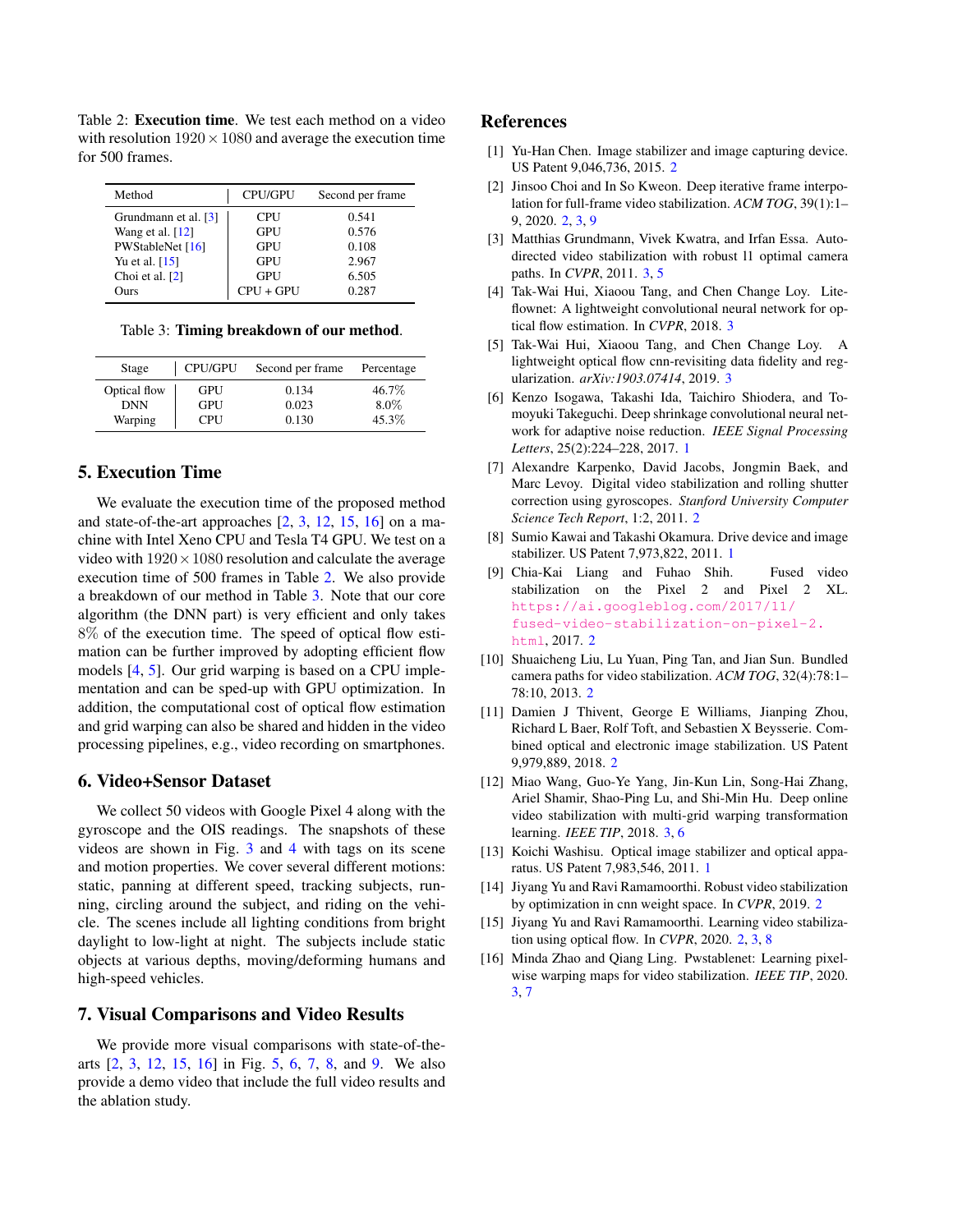<span id="page-3-1"></span><span id="page-3-0"></span>

Figure 4: Thumbnails of our test set with tags on the characteristics of each video.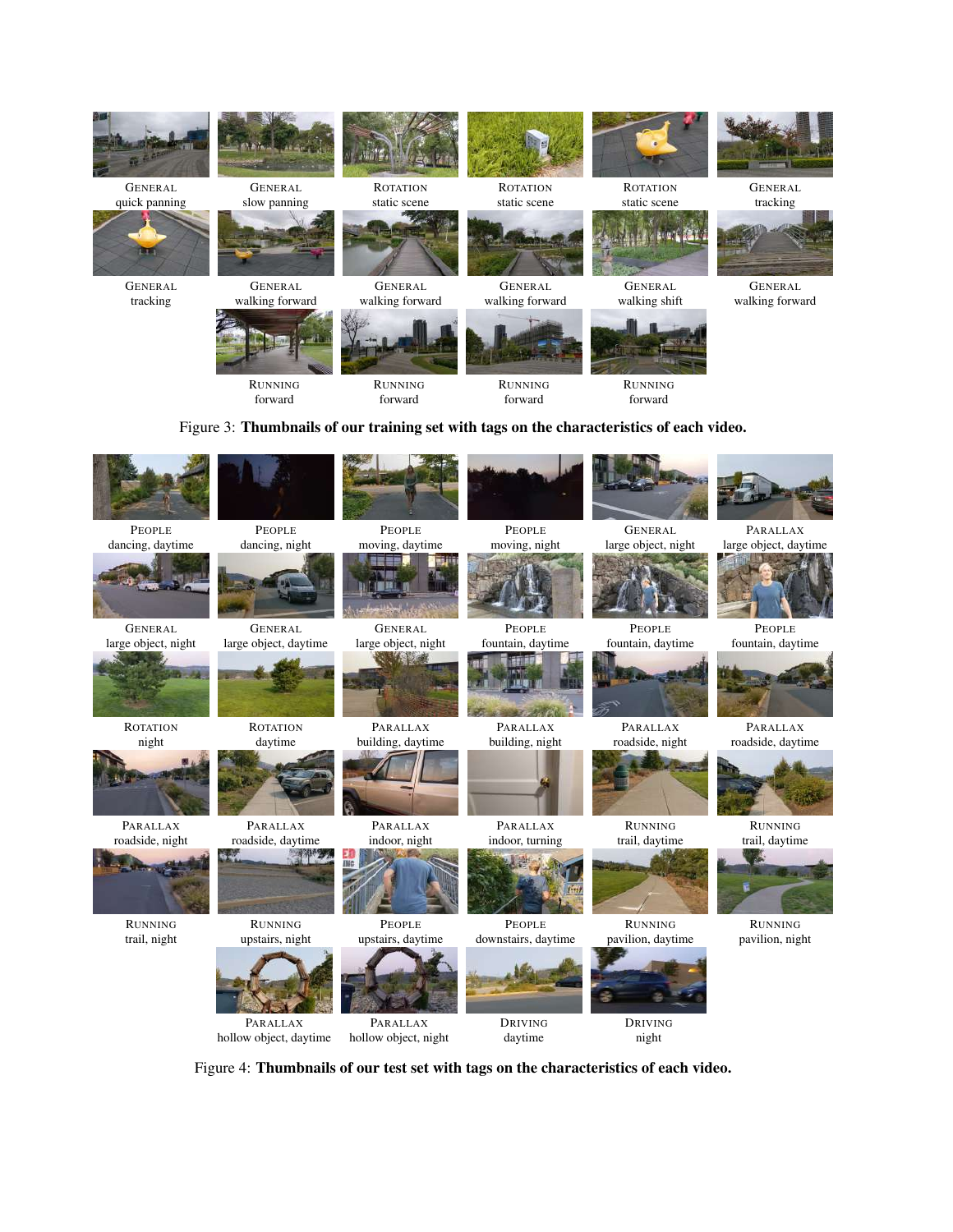<span id="page-4-1"></span><span id="page-4-0"></span>

Figure 5: Visual comparisons with Grundmann et al. [\[3\]](#page-2-11). The results of Grundmann et al. [3] contain residual shaking (e.g., the sky area on the top right corner is decreasing and then increasing), while our results are more stable.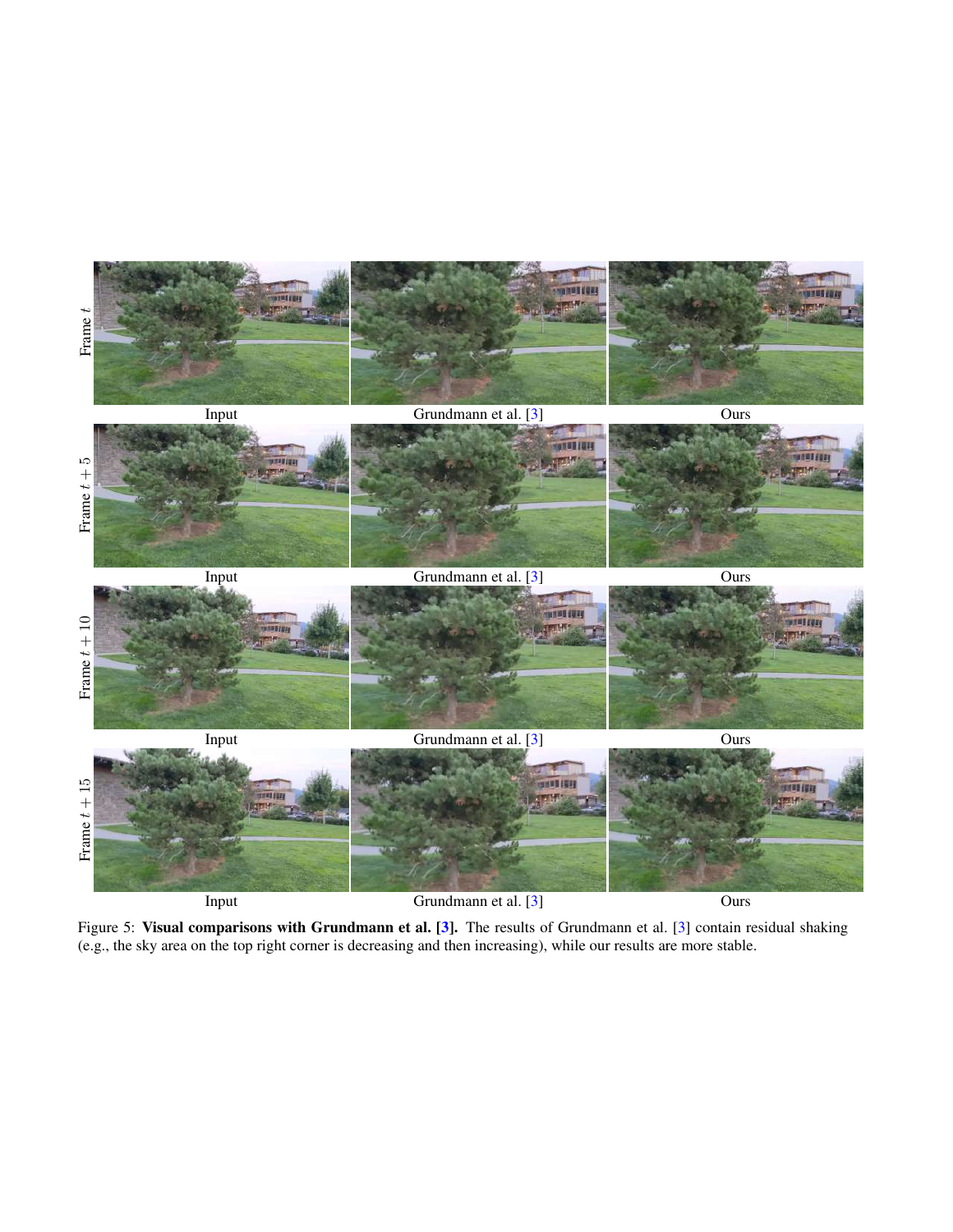<span id="page-5-1"></span><span id="page-5-0"></span>

Figure 6: Visual comparisons with Wang et al. [\[12\]](#page-2-12). The street light poles in Wang et al. [12]'s results are distorted, while our method maintains the scene geometry well.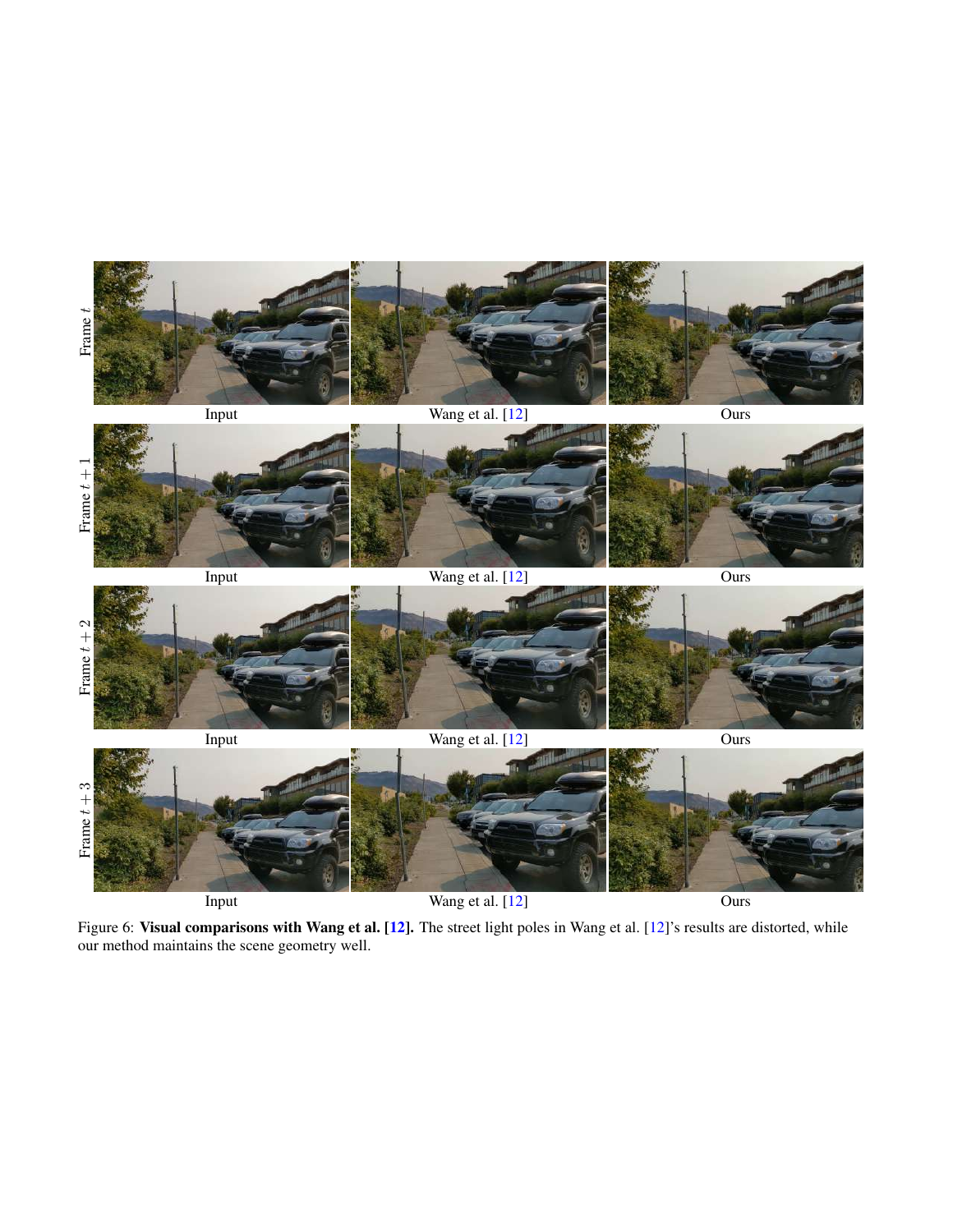<span id="page-6-1"></span><span id="page-6-0"></span>

Figure 7: Visual comparisons with PWStableNet [\[16\]](#page-2-13). The results of PWStableNet [16] contain temporal wobbling and residual motion (see the bumping from frame t to  $t + 10$ ).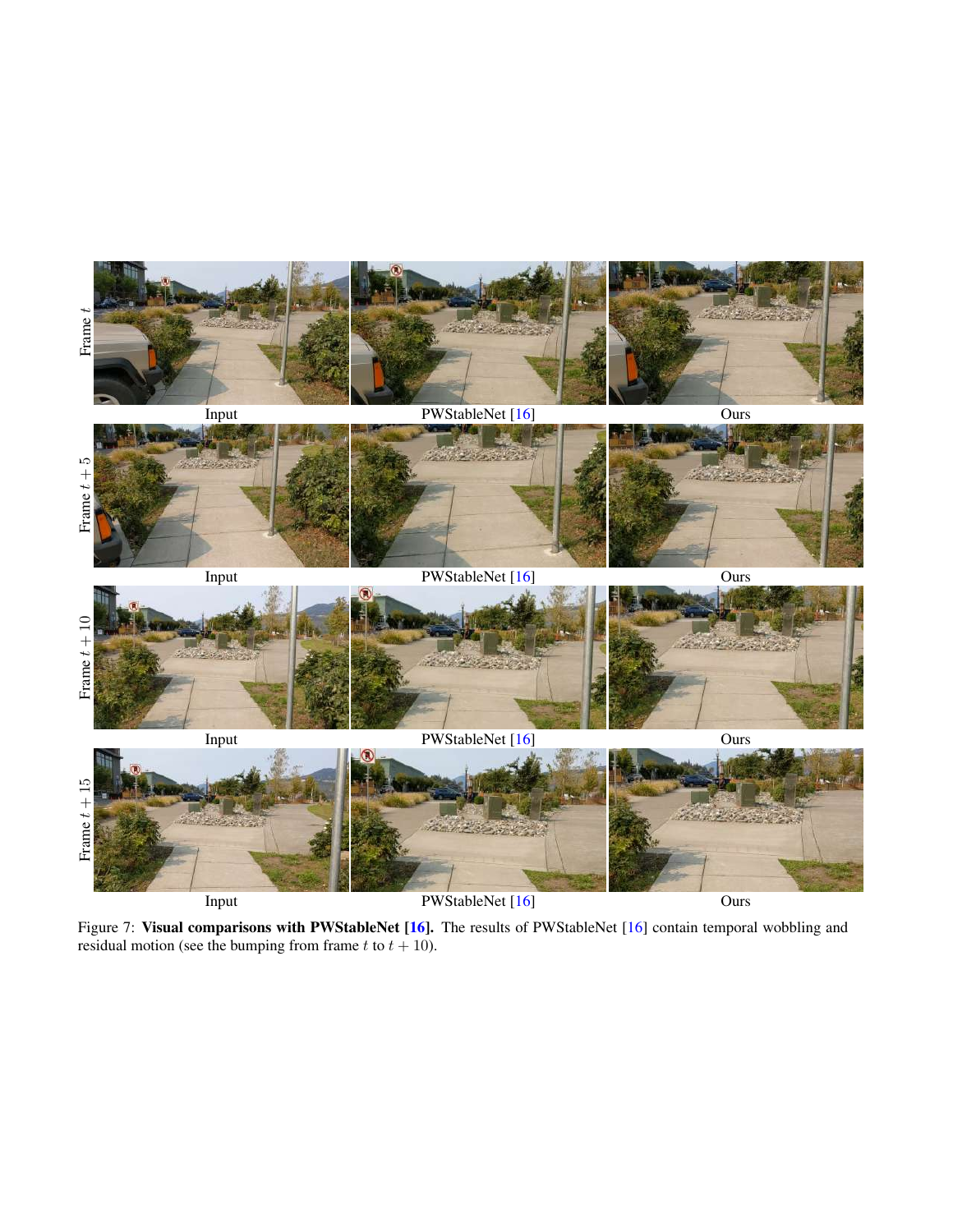<span id="page-7-1"></span><span id="page-7-0"></span>